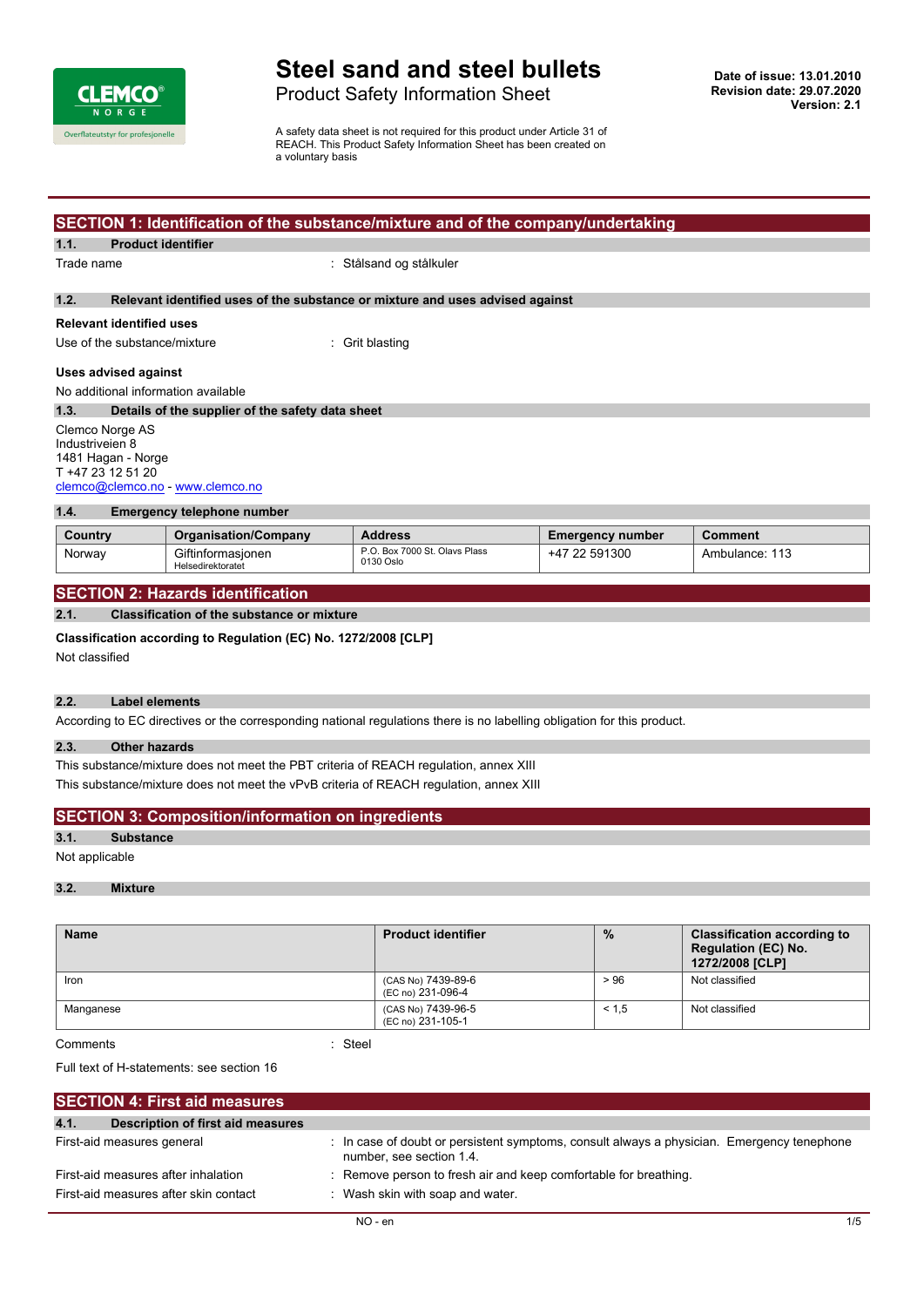Product Safety Information Sheet

|                                                    | A safety data sheet is not required for this product under Article 31 of REACH. This Product Safety Information Sheet has been created on a voluntary basis                                                             |
|----------------------------------------------------|-------------------------------------------------------------------------------------------------------------------------------------------------------------------------------------------------------------------------|
| First-aid measures after eye contact               | : IF IN EYES: Rinse cautiously with water for several minutes. Remove contact lenses, if present<br>and easy to do. Continue rinsing.                                                                                   |
| First-aid measures after ingestion                 | Rinse mouth. Give water to drink. Do not induce vomiting. Call a poison center or a doctor if<br>you feel unwell.                                                                                                       |
| 4.2.                                               | Most important symptoms and effects, both acute and delayed                                                                                                                                                             |
| Symptoms/injuries after inhalation                 | : Dust : May cause respiratory irritation.                                                                                                                                                                              |
| Symptoms/injuries after eye contact                | : Dust may irritate eyes mechanically.                                                                                                                                                                                  |
| 4.3.<br>Treat symptomatically.                     | Indication of any immediate medical attention and special treatment needed                                                                                                                                              |
| <b>SECTION 5: Firefighting measures</b>            |                                                                                                                                                                                                                         |
| 5.1.<br><b>Extinguishing media</b>                 |                                                                                                                                                                                                                         |
| Suitable extinguishing media                       | : Use fire-extinguishing media appropriate for surrounding materials.                                                                                                                                                   |
| Unsuitable extinguishing media                     | : Do not use straight streams.                                                                                                                                                                                          |
| 5.2.                                               | Special hazards arising from the substance or mixture                                                                                                                                                                   |
| Fire hazard                                        | : Non flammable.                                                                                                                                                                                                        |
| 5.3.<br><b>Advice for firefighters</b>             |                                                                                                                                                                                                                         |
| Protection during firefighting                     | : Do not enter fire area without proper protective equipment, including respiratory protection.                                                                                                                         |
| <b>SECTION 6: Accidental release measures</b>      |                                                                                                                                                                                                                         |
| 6.1.                                               | Personal precautions, protective equipment and emergency procedures                                                                                                                                                     |
| General measures                                   | : Ventilate spillage area. Do not breathe dust. Use personal protective equipment as required.<br>Refer to section 8.                                                                                                   |
| 6.2.<br><b>Environmental precautions</b>           |                                                                                                                                                                                                                         |
| Avoid release to the environment.                  |                                                                                                                                                                                                                         |
| 6.3.                                               | Methods and material for containment and cleaning up                                                                                                                                                                    |
| Methods for cleaning up                            | : Mechanically recover the product.                                                                                                                                                                                     |
| Other information                                  | Dispose of materials or solid residues at an authorized site. Refer to section 13.                                                                                                                                      |
| 6.4.<br><b>Reference to other sections</b>         |                                                                                                                                                                                                                         |
| For further information refer to section 8 and 13. |                                                                                                                                                                                                                         |
| <b>SECTION 7: Handling and storage</b>             |                                                                                                                                                                                                                         |
| <b>Precautions for safe handling</b><br>7.1.       |                                                                                                                                                                                                                         |
| Precautions for safe handling                      | : Do not breathe dust. Ensure good ventilation of the work station. Wear personal protective<br>equipment. Refer to section 8.                                                                                          |
| Hygiene measures                                   | Do not eat, drink or smoke when using this product. Always wash hands after handling the<br>product.                                                                                                                    |
| 7.2.                                               | Conditions for safe storage, including any incompatibilities                                                                                                                                                            |
| Storage conditions                                 | : Store in a dry place.                                                                                                                                                                                                 |
| Incompatible materials                             | : Acids.                                                                                                                                                                                                                |
| 7.3.<br>Specific end use(s)                        |                                                                                                                                                                                                                         |
| No additional information available                |                                                                                                                                                                                                                         |
|                                                    | <b>SECTION 8: Exposure controls/personal protection</b>                                                                                                                                                                 |
| 8.1.<br><b>Control parameters</b>                  |                                                                                                                                                                                                                         |
| Stålsand og stålkuler                              |                                                                                                                                                                                                                         |
| Norway                                             | Total inhalable dust: 10 mg/m <sup>3</sup><br>Respirable dust: 5 mg/m <sup>3</sup>                                                                                                                                      |
| Manganese (7439-96-5)                              |                                                                                                                                                                                                                         |
| Norway                                             | Manganese and inorganic manganese compounds (calculated as Mn) (inhalable fraction): 1 mg/m <sup>3</sup><br>Manganese and inorganic manganese compounds (calculated as Mn) (respirable fraction): 0,1 mg/m <sup>3</sup> |
| 8.2.<br><b>Exposure controls</b>                   |                                                                                                                                                                                                                         |

| 8.2. | <b>Exposure controls</b>         |                                                                                                                                                                                                |
|------|----------------------------------|------------------------------------------------------------------------------------------------------------------------------------------------------------------------------------------------|
|      | Appropriate engineering controls | : Ensure good ventilation of the work station.                                                                                                                                                 |
|      | Personal protective equipment    | : During blasting an approved blast helmet/mask with compressed air supply together with<br>protection clothing and gloves must be used to protect against rebounding blast media and<br>dust. |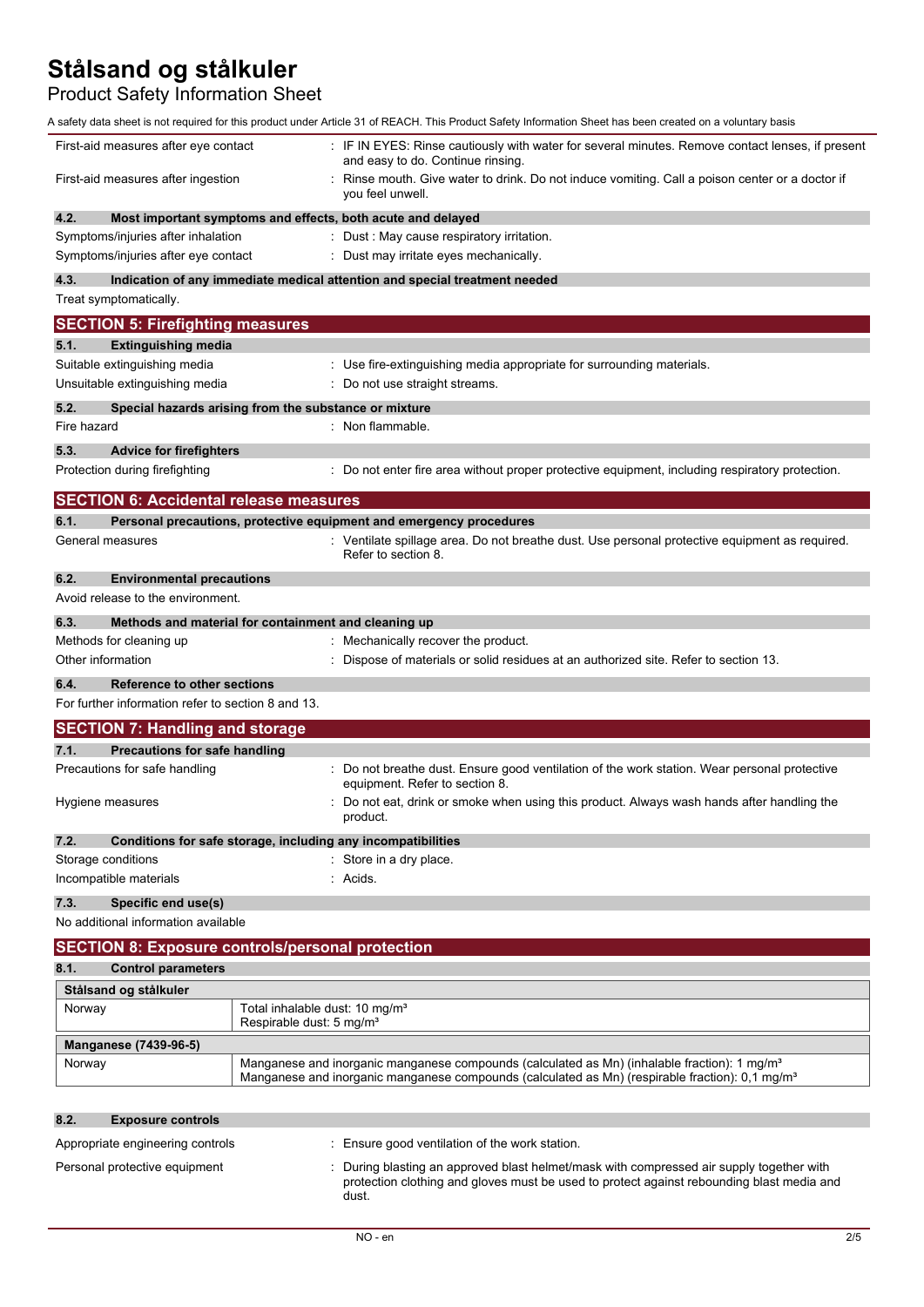Product Safety Information Sheet

A safety data sheet is not required for this product under Article 31 of REACH. This Product Safety Information Sheet has been created on a voluntary basis

## **Hand protection:**

IF exposed: Protective gloves. Leather. EN 388

## **Eye protection:**

IF exposed: Chemical goggles or face shield. EN 166

## **Skin and body protection:**

Wear suitable protective clothing

## **Respiratory protection:**

Dust production: dust mask with filter type P2. EN 143. In case of insufficient ventilation, wear suitable respiratory equipment. EN 12083

| Environmental exposure controls                               | : Avoid release to the environment. |
|---------------------------------------------------------------|-------------------------------------|
| <b>SECTION 9: Physical and chemical properties</b>            |                                     |
| 9.1.<br>Information on basic physical and chemical properties |                                     |
| Physical state                                                | : Solid                             |
| Appearance                                                    | : Granulate.                        |
| Colour                                                        | : Silver.                           |
| Odour                                                         | : odourless.                        |
| Odour threshold                                               | $:$ Not applicable                  |
| рH                                                            | : No data available                 |
| Relative evaporation rate (butyl acetate=1)                   | $:$ Not applicable                  |
| Melting point                                                 | : ≈ 1500 °C                         |
| Freezing point                                                | $:$ Not applicable                  |
| Boiling point                                                 | Not applicable                      |

| <b>TREADY</b> POINT              | . <i>wuldpplicable</i>          |
|----------------------------------|---------------------------------|
| Boiling point                    | : Not applicable                |
| Flash point                      | $:$ Not applicable              |
| Auto-ignition temperature        | : Not applicable                |
| Decomposition temperature        | : No data available             |
| Flammability (solid, gas)        | : Non flammable                 |
| Vapour pressure                  | : Not applicable                |
| Relative vapour density at 20 °C | : Not applicable                |
| Relative density                 | : No data available             |
| Density                          | : $3.7 - 4.3$ g/cm <sup>3</sup> |
| Solubility                       | Insoluble in water.             |
| Log Pow                          | : No data available             |
| Viscosity, kinematic             | : Not applicable                |
| Viscosity, dynamic               | : Not applicable                |
| Explosive properties             | : Not explosive.                |
| Oxidising properties             | : Non flammable.                |

Explosive limits **Explosive Limits Explosive Limits Explosive Limits Explosive Limits EXPLOSIVE 2018** 

## **9.2. Other information**

|               | No additional information available                                                |
|---------------|------------------------------------------------------------------------------------|
|               | <b>SECTION 10: Stability and reactivity</b>                                        |
| 10.1.         | <b>Reactivity</b>                                                                  |
|               | The product is non-reactive under normal conditions of use, storage and transport. |
| 10.2.         | <b>Chemical stability</b>                                                          |
|               | Stable under normal conditions.                                                    |
| 10.3.         | Possibility of hazardous reactions                                                 |
|               | No dangerous reactions known under normal conditions of use.                       |
| 10.4.         | <b>Conditions to avoid</b>                                                         |
|               | None under recommended storage and handling conditions (see section 7).            |
| 10.5.         | Incompatible materials                                                             |
| Strong acids. |                                                                                    |

#### **10.6. Hazardous decomposition products**

Under normal conditions of storage and use, hazardous decomposition products should not be produced.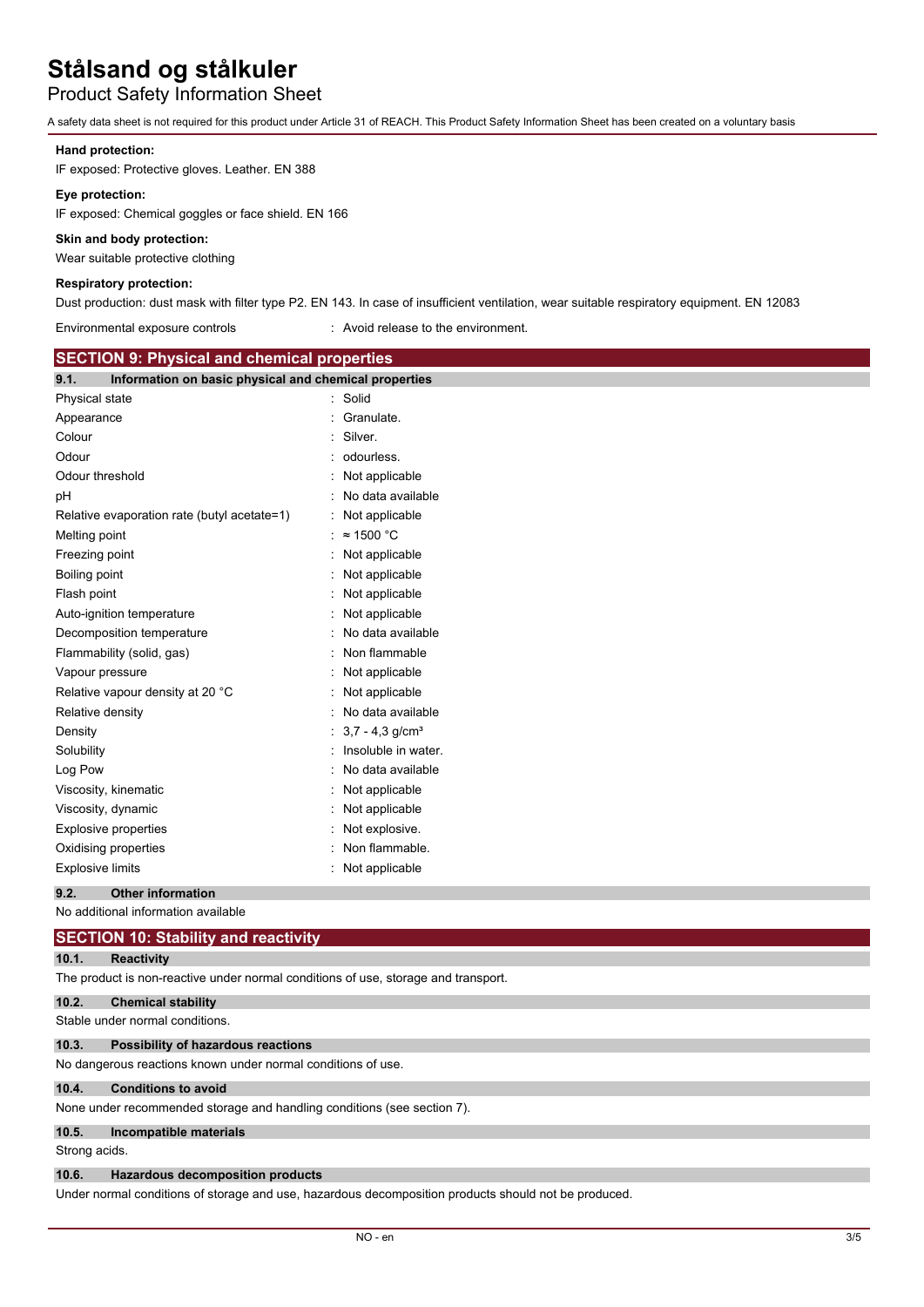Product Safety Information Sheet

A safety data sheet is not required for this product under Article 31 of REACH. This Product Safety Information Sheet has been created on a voluntary basis

## **SECTION 11: Toxicological information**

| 11.1. | Information on toxicological effects |  |  |
|-------|--------------------------------------|--|--|
|-------|--------------------------------------|--|--|

| Acute toxicity                                                                                      | $\therefore$ Not classified (Based on available data, the classification criteria are not met)                                                                                                                                                                |
|-----------------------------------------------------------------------------------------------------|---------------------------------------------------------------------------------------------------------------------------------------------------------------------------------------------------------------------------------------------------------------|
| Skin corrosion/irritation                                                                           | : Not classified (Based on available data, the classification criteria are not met)                                                                                                                                                                           |
| Additional information                                                                              | : Dust may irritate the skin in a mechanical way                                                                                                                                                                                                              |
| Serious eye damage/irritation                                                                       | $\therefore$ Not classified (Based on available data, the classification criteria are not met)                                                                                                                                                                |
| Additional information                                                                              | : Dust may irritate eyes mechanically                                                                                                                                                                                                                         |
| Respiratory or skin sensitisation                                                                   | $\therefore$ Not classified (Based on available data, the classification criteria are not met)                                                                                                                                                                |
| Germ cell mutagenicity                                                                              | : Not classified (Based on available data, the classification criteria are not met)                                                                                                                                                                           |
| Carcinogenicity                                                                                     | : Not classified (Based on available data, the classification criteria are not met)                                                                                                                                                                           |
| Reproductive toxicity<br>Specific target organ toxicity (single exposure)<br>Additional information | $\therefore$ Not classified (Based on available data, the classification criteria are not met)<br>$\therefore$ Not classified (Based on available data, the classification criteria are not met)<br>: Dust from this product may cause respiratory irritation |
| Specific target organ toxicity (repeated<br>exposure)                                               | : Not classified (Based on available data, the classification criteria are not met)                                                                                                                                                                           |
| Aspiration hazard                                                                                   | : Not classified (Based on available data, the classification criteria are not met)                                                                                                                                                                           |
| Other information                                                                                   | : Used product may contain contaminations with greater health risks than the original product.                                                                                                                                                                |

|       | <b>SECTION 12: Ecological information</b> |                                                                                                                            |
|-------|-------------------------------------------|----------------------------------------------------------------------------------------------------------------------------|
| 12.1. | <b>Toxicity</b>                           |                                                                                                                            |
|       | Ecology - general                         | : The product is not considered harmful to aquatic organisms nor to cause long-term adverse<br>effects in the environment. |

| Persistence and degradability<br>12.2.                                                 |                                                   |
|----------------------------------------------------------------------------------------|---------------------------------------------------|
| Stålsand og stålkuler                                                                  |                                                   |
| Persistence and degradability                                                          | Not relevant. Contains only inorganic substances. |
| 12.3.<br><b>Bioaccumulative potential</b>                                              |                                                   |
| Stålsand og stålkuler                                                                  |                                                   |
| Bioaccumulative potential                                                              | No bioaccumulation.                               |
| 12.4.<br><b>Mobility in soil</b>                                                       |                                                   |
| Stålsand og stålkuler                                                                  |                                                   |
| Ecology - soil                                                                         | Insoluble in water. Substance sinks in water.     |
| 12.5.<br><b>Results of PBT and vPvB assessment</b>                                     |                                                   |
| Stålsand og stålkuler                                                                  |                                                   |
| This substance/mixture does not meet the PBT criteria of REACH requlation, annex XIII  |                                                   |
| This substance/mixture does not meet the vPvB criteria of REACH regulation, annex XIII |                                                   |
|                                                                                        |                                                   |

## **12.6. Other adverse effects**

No additional information available

| <b>SECTION 13: Disposal considerations</b> |                                                                                                                                                                         |  |  |
|--------------------------------------------|-------------------------------------------------------------------------------------------------------------------------------------------------------------------------|--|--|
| 13.1.<br>Waste treatment methods           |                                                                                                                                                                         |  |  |
| Waste treatment methods                    | : Non hazardous waste. If recycling is not possible, eliminate in accordance with local valid<br>waste disposal regulations.                                            |  |  |
| Additional information                     | : Used product can be hahazardous waste.                                                                                                                                |  |  |
| European List of Waste (LoW) code          | $\therefore$ 12 01 16 <sup>*</sup> - waste blasting material containing dangerous substances<br>1201 17 - waste blasting material other than those mentioned in 1201 16 |  |  |

## **SECTION 14: Transport information**

| In accordance with ADR / RID / IMDG / IATA / ADN |  |  |
|--------------------------------------------------|--|--|
|                                                  |  |  |

| <b>ADR</b>                       | <b>IMDG</b>   | <b>IATA</b>   | <b>ADN</b>    | <b>RID</b>    |
|----------------------------------|---------------|---------------|---------------|---------------|
| 14.1.<br>UN number               |               |               |               |               |
| Not regulated                    | Not regulated | Not regulated | Not regulated | Not regulated |
| 14.2.<br>UN proper shipping name |               |               |               |               |
| Not regulated                    | Not regulated | Not regulated | Not regulated | Not regulated |